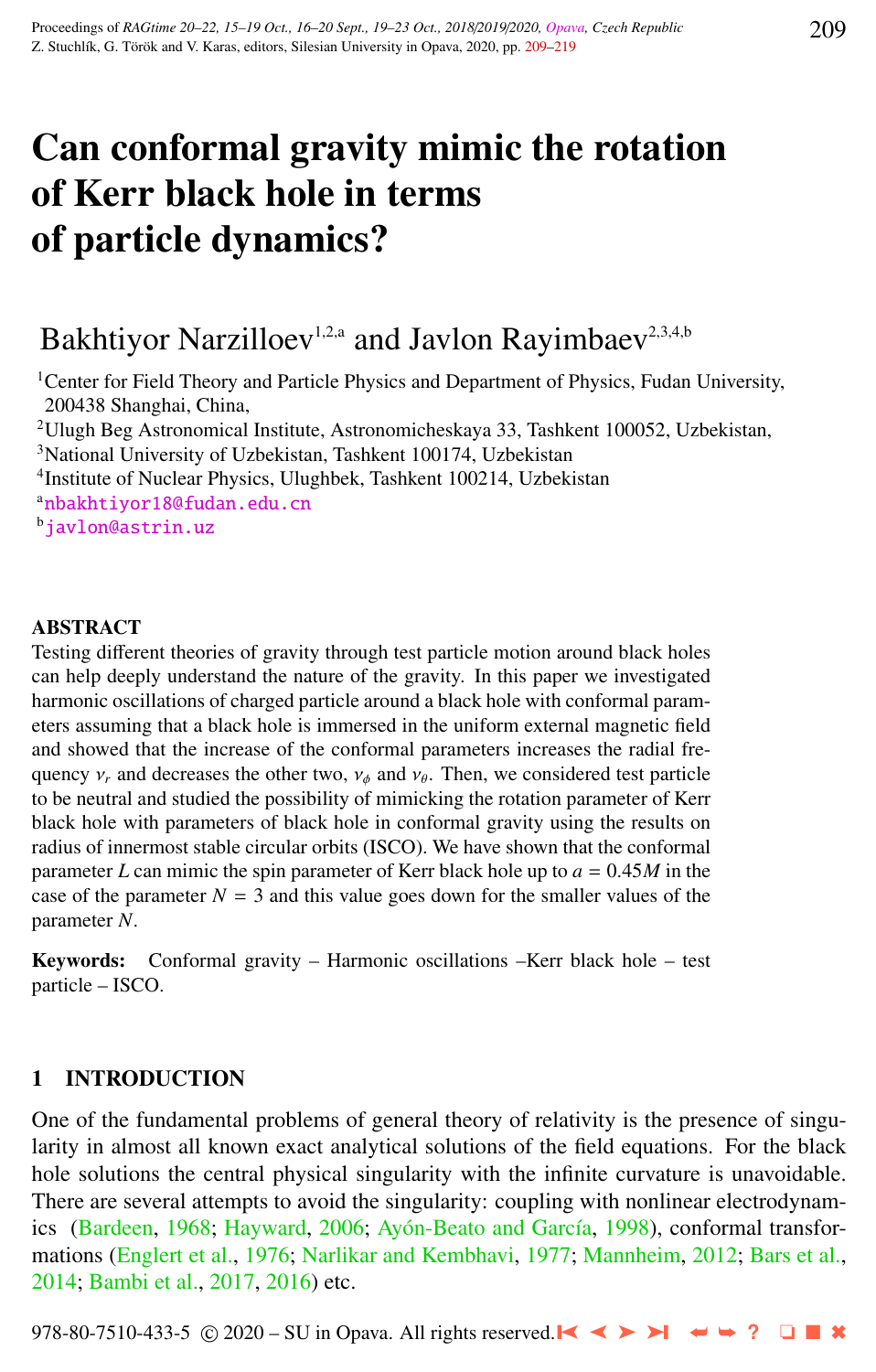One of the possible ways of excluding the physical singularity in the black hole solutions is using the conformal gravity where metric tensor is transformed as

$$
g_{\mu\nu} \to g_{\mu\nu}^* = \Omega^2 g_{\mu\nu},\tag{1}
$$

with  $\Omega = \Omega(x)$  being a conformal factor of transformation.

Using the modification of Einstein's gravity by the auxiliary scalar field  $\phi$  (dilaton) one may obtain the following Lagrangian for gravity

$$
\mathcal{L}_1 = \phi^2 R + 6 g^{\mu \nu} (\partial_\mu \phi)(\partial_\nu \phi).
$$
 (2)

Other efficient way of introducing conformal gravity without introducing dilaton can be performed via following Lagrangian

$$
\mathcal{L}_2 = a C^{\mu\nu\rho\sigma} C_{\mu\nu\rho\sigma} + b_* R^{\mu\nu\rho\sigma} R_{\mu\nu\rho\sigma} \,. \tag{3}
$$

where  $C^{\mu\nu\rho\sigma}$  is the Weyl tensor,  $R^{\mu\nu\rho\sigma}$  is the Riemann tensor,  ${}_{*}R^{\mu\nu\rho\sigma}$  is the dual of the Riemann tensor, *a* and *b* are constants.

In Einstein's theory of gravity the singularity can be resolved by suitable conformal transformation if a spacetime metric  $g_{\mu\nu}$  is singular in a gauge. Singularity-free black hole solutions in conformal gravity have been proposed in Refs. [\(Bambi et al.,](#page-9-0) [2017,](#page-9-0) [2016\)](#page-9-0). It was shown that these spacetimes are geodetically complete because no massless or massive particles can reach the center of the black hole in a finite amount of time or for a finite value of the affine parameter [\(Bambi et al.,](#page-9-0) [2017,](#page-9-0) [2016\)](#page-9-0). Within this theory the curvature invariants do not diverge at the center  $r = 0$ .

The space-time metric of the spherically symmetric static black hole in Schwarzschild coordinates  $(t, r, \theta, \phi)$  in conformal gravity can be described as [\(Bambi et al.,](#page-9-0) [2017,](#page-9-0) [2016\)](#page-9-0)

$$
ds^{2} = S(r)\left[-f(r)dt^{2} + \frac{dr^{2}}{f(r)} + r^{2}\left(d\theta^{2} + \sin^{2} d\phi^{2}\right)\right],
$$
\n(4)

where  $f(r) = f = 1 - 2M/r$  is the lapse function and the scaling factor  $S(r)$  has the following form

$$
S(r) = S = \left(1 + \frac{L^2}{r^2}\right)^{2N},
$$
\n(5)

with  $N$  being a quantity describing conformal gravity assumed to be an integer,  $L$  is a new conformal parameter of the black hole coming from the theory.

The electromagnetic fields of slowly rotating neutron stars in conformal gravity have been studied in Ref. [Turimov et al.](#page-10-0) [\(2018\)](#page-10-0). The authors of Ref. [\(Zhou et al.,](#page-10-0) [2018\)](#page-10-0) have tested the conformal gravity with the SMBH observation. The energy conditions for con-formal gravity are studied in [\(Toshmatov et al.,](#page-10-0) [2017a\)](#page-10-0) while scalar perturbations of nonsingular nonrotating black holes in conformal gravity have been studied in [\(Toshmatov et al.,](#page-10-0) [2017b\)](#page-10-0). Charged and magnetized particle motion around rotating non-singular black hole immersed in the external uniform magnetic field in conformal gravity has been studied in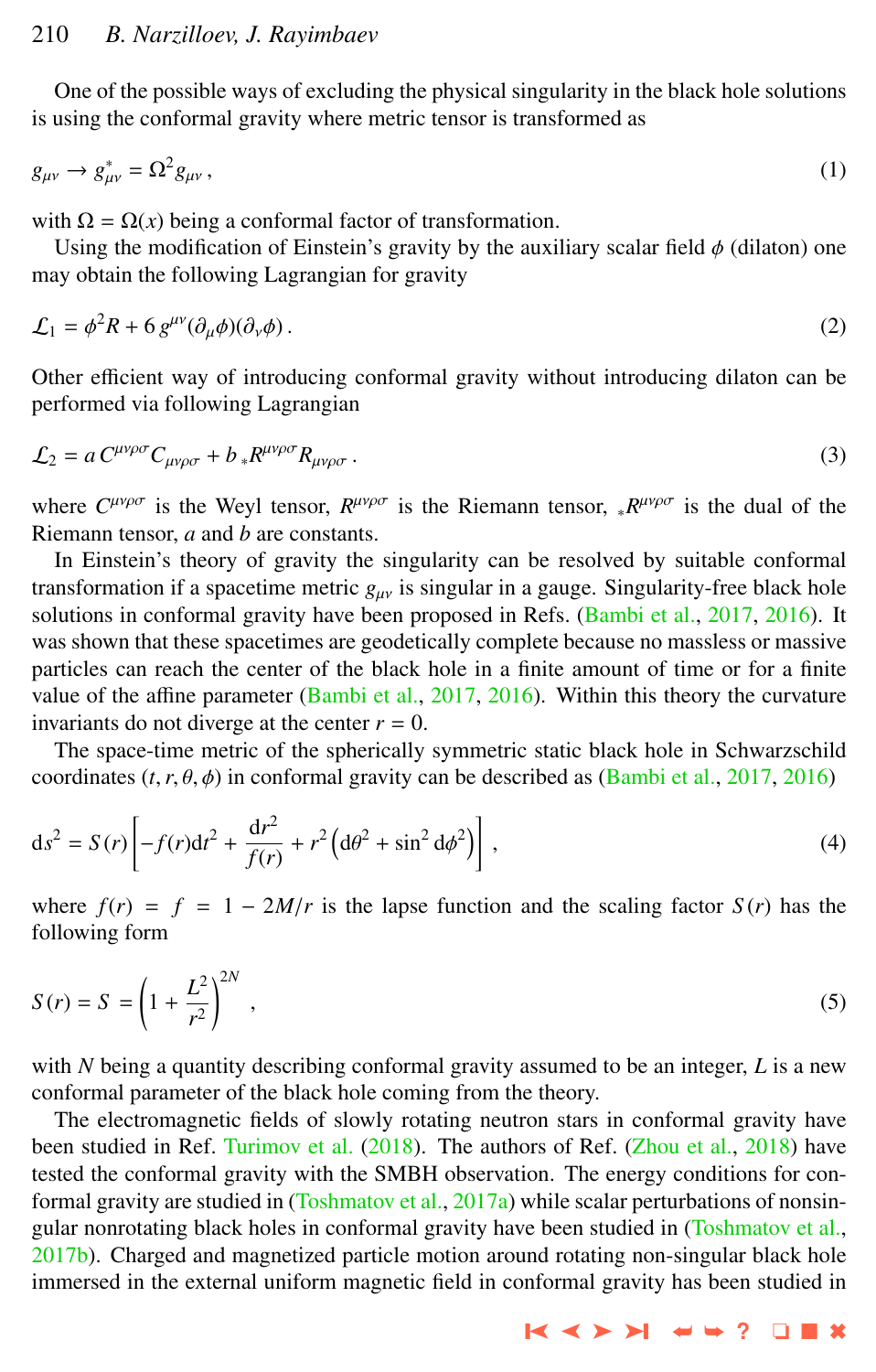<span id="page-2-0"></span>[\(Narzilloev et al.,](#page-9-0) [2020a;](#page-9-0) [Haydarov et al.,](#page-9-0) [2020\)](#page-9-0) as well as in the spacetime of the quasi-Kerr compact object [\(Narzilloev et al.,](#page-9-0) [2019\)](#page-9-0). Particle dynamics around the deformed NUT spacetime has been investigated in [\(Narzilloev et al.,](#page-9-0) [2020\)](#page-9-0).

In most astrophysical observations and measurements of energetic and optical processes around supermassive black hole (SMBH) such as QPOs, ISCO radius measurements (Stuchlík [et al.](#page-10-0) [\(2020\)](#page-10-0); [Kolos, Martin et al.](#page-9-0) [\(2020\)](#page-9-0)) and the black hole shadow central gravitating objects are considered as rotating Kerr ones. However, parameters of some alternative and extended theories of gravity may provide similar effects on the processes around the black holes as the spin parameter of the Kerr model. It is one of the problems in relativistic astrophysics where difficulty of distinguishing the central static black hole with the parameters of alternative theories from rotating Kerr black hole takes a place. In our previous papers we have investigated how black hole charge [\(Rayimbaev et al.](#page-10-0) [\(2020\)](#page-10-0); [Vrba et al.](#page-10-0) (2020); [Turimov et al.](#page-10-0) [\(2020\)](#page-10-0); [Narzilloev et al.](#page-9-0) [\(2020b\)](#page-9-0)) and different parameters of alternative theories of gravity [\(Haydarov et al.](#page-9-0) [\(2020\)](#page-9-0); [Haydarov et al.](#page-9-0) [\(2020\)](#page-9-0); [Abdujabbarov et al.](#page-8-0) [\(2020\)](#page-8-0); [Rayimbaev et al.](#page-9-0) [\(2020\)](#page-9-0)) can mimic the spin of rotating Kerr black holes proving the same values of ISCO radius for magnetized particles.

No-hair theorem states that black hole can not have its own magnetic moment. However, it is possible to consider a black hole in an external magnetic field generated by external sources. The first approach to get solution of Maxwell equation for the components of the external asypmtotically uniform magnetic field in curved spacetime is Wald's method [\(Wald](#page-10-0) [\(1974\)](#page-10-0)) and during the past years the method has been developed by several authors [\(Aliev et al.](#page-9-0) [\(1986\)](#page-9-0); [Aliev and Gal'tsov](#page-8-0) [\(1989\)](#page-8-0); [Aliev and](#page-9-0) Özdemir [\(2002\)](#page-9-0); Stuchlík et al. [\(2014\)](#page-10-0); Stuchlík and Kološ [\(2016\)](#page-10-0)).

This work is devoted to the study of test particle motion around non rotating compact object in conformal gravity and organized as follows: The Sect. 2 is devoted to the study of charged particle motion where we mostly focus on the QPOs of charged particles. In Sect. 3 neutral particles motion around black hole in conformal gravity have been investigated where we discuss possible ways of mimicking the rotation parameter of Kerr black hole with confomal parameters. We summarize our results in Sect. 5.

Throughout this work we use signature  $(-, +, +, +)$  for the spacetime and geometrized unit system  $G = c = 1$  (However, for an astrophysical application we have written the speed of light and Newtonian constant explicitly in our expressions). Latin indices run from 1 to 3 and Greek ones from 0 to 3.

#### 2 CHARGED PARTICLE MOTION

In this section we study charged particle motion around a black hole in conformal gravity in the presence of the external uniform magnetic field. The Hamilton-Jacobi equation for test particle with mass *m* and the charge *e* can be expressed as [\(Narzilloev et al.,](#page-9-0) [2020b\)](#page-9-0)

$$
g^{\mu\nu}\left(\frac{\partial S}{\partial x^{\mu}} + eA_{\mu}\right)\left(\frac{\partial S}{\partial x^{\nu}} + eA_{\nu}\right) = -m^2,
$$
\n(6)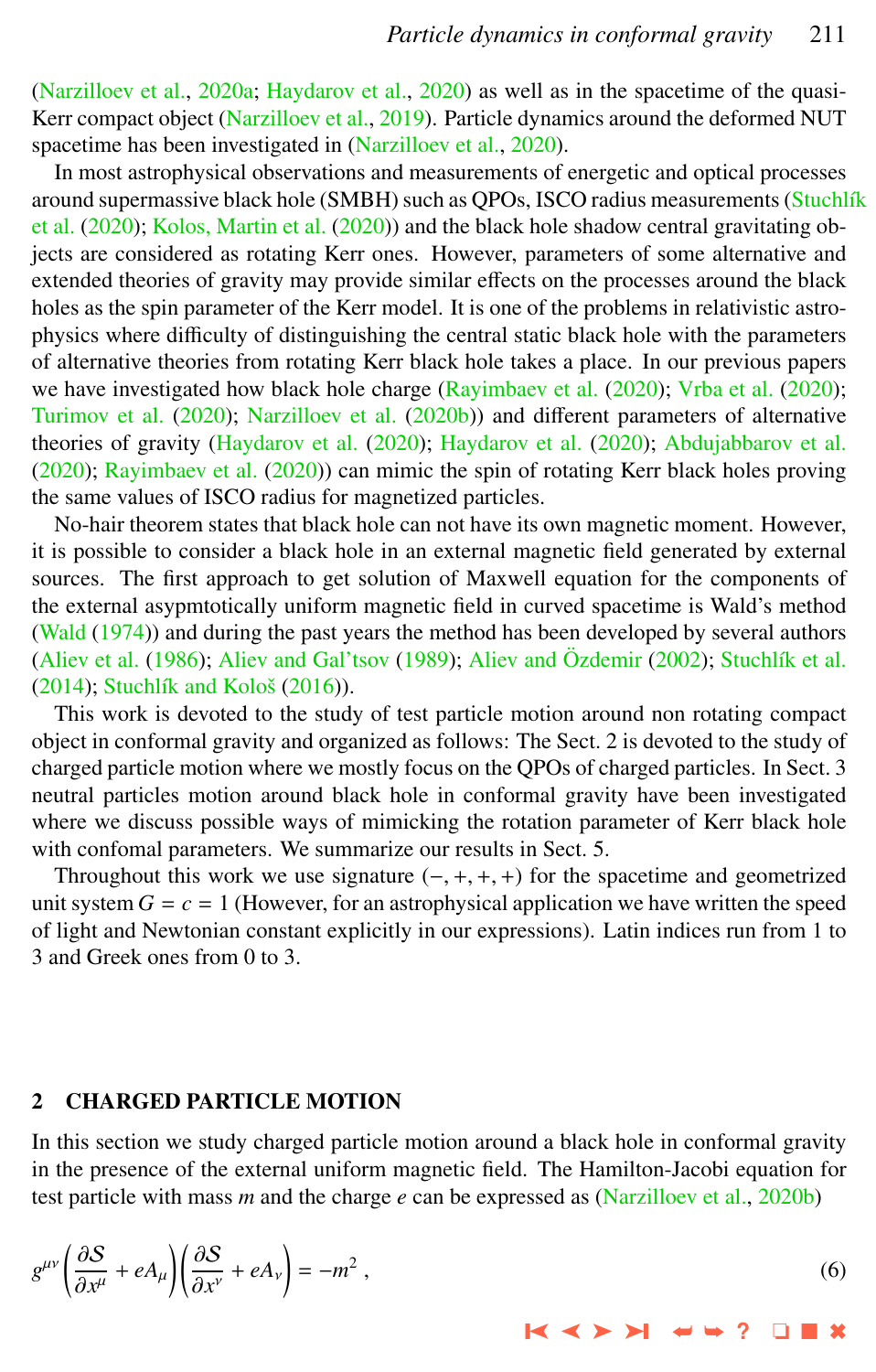where  $A^{\alpha} = (0, 0, 0, B/2)$  is a four vector potential of the external magnetic field *B*. The solution of equation (6) can be sought in the following form solution of equation  $(6)$  can be sought in the following form

$$
S = -\mathcal{E}t + \mathcal{L}\phi + \mathcal{S}_r(r) + \mathcal{S}_\theta(\theta) \,,\tag{7}
$$

where  $\mathcal E$  and  $\mathcal L$  are the energy and the angular momentum of the test particle respectively.

It is convenient to consider particle motion on a constant plane  $\dot{\theta} = 0$  ( $p_{\theta} = 0$ ) and one can write the radial part as

$$
\dot{r}^2 + V_{\text{eff}}(r; \theta) = \mathcal{E}^2 \,, \tag{8}
$$

where the effective potential has a form

$$
V_{\text{eff}}(r;\theta) = f(r) \left[ S(r) + \left( \frac{\mathcal{L}}{r \sin \theta} + \omega_{\text{B}} r S(r) \sin \theta \right)^2 \right],
$$
 (9)

with magnetic coupling parameter  $\omega_B = eB/(2mc)$  or so-called cyclotron frequency which characterizes the interaction between charged particle and the external magnetic field.



Figure 1. The radial dependence of effective potential of charged particle for the different values of the conformal, scale, and magnetic coupling parameters.

Fig. 1 shows the radial dependence of the effective potential of the charged particle. One can see from the figure that when  $\omega_B > 0$  effective potential is bigger than the case of  $\omega_{\rm B}$  < 0 and it increases with the increase of the values of parameters L and N. It is worth to note that at large distances the effect of magnetic field plays an important role rather than the effect of conformal gravity.

## 2.1 Harmonic oscillations

If a charged test particle is slightly displaced from the equilibrium position, at  $r<sub>0</sub>$  and  $\theta_0 = \pi/2$ , being stable circular orbit, which corresponds to the minimum of the effective potential  $V_{\text{eff}}(r, \theta)$  the particle will start oscillating around the minimum realizing thus epicyclic motion governed by linear harmonic oscillations. For harmonic oscillations around the minimum of the effective potential  $V_{\text{eff}}(r)$ , the evolution of the displacement of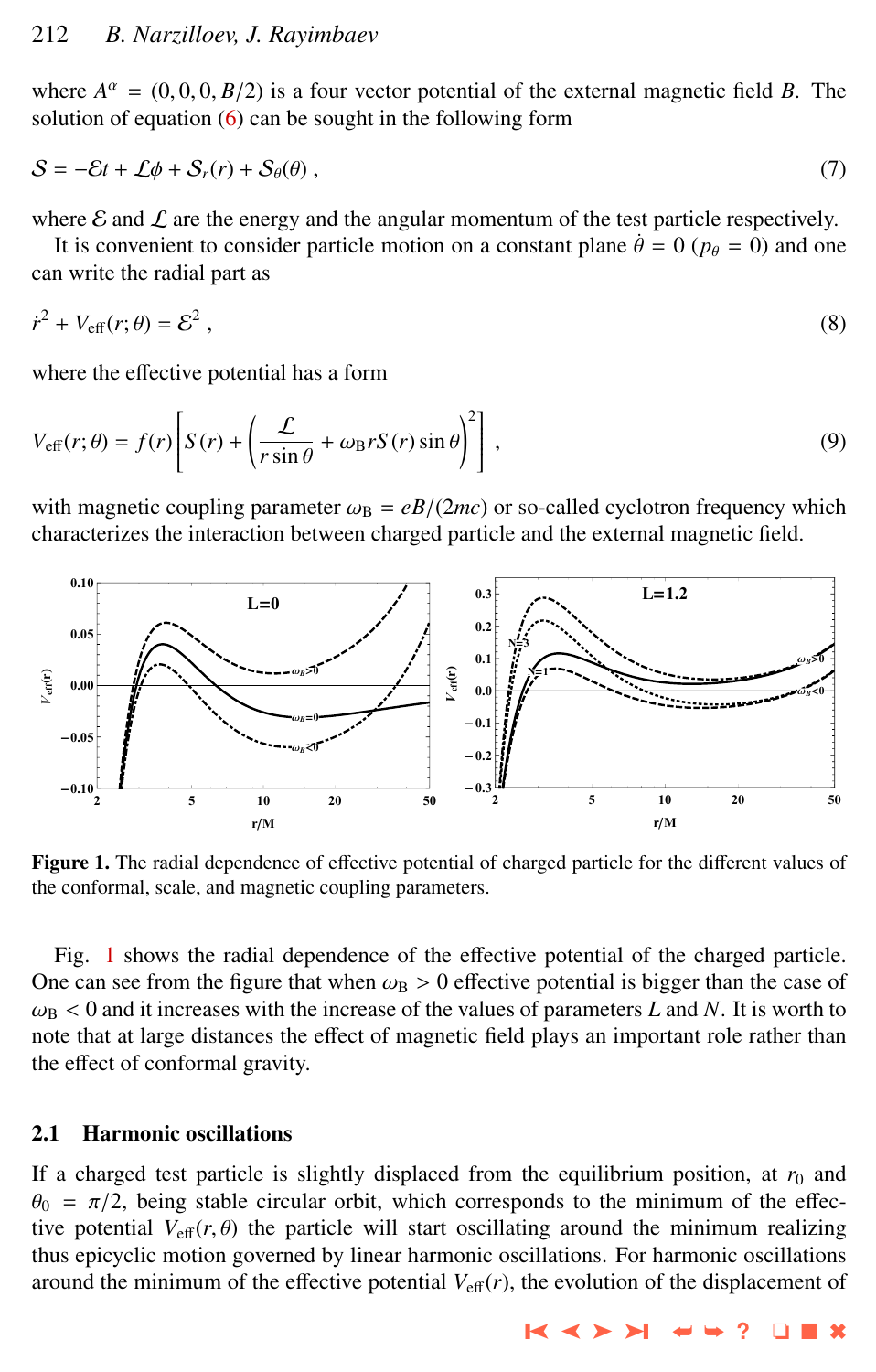

Figure 2. Radial profiles of fundamental frequencies of charged particles around Schwarzschild black hole in conformal gravity, measured by an observer at infinity, for different values of magnetic coupling  $\omega_B$  and conformal parameters *L* and *N*.

coordinates reads  $r = r_0 + \delta r$ ,  $\theta = \theta_0 + \delta \theta$ . Locally measured angular frequencies of the harmonic oscillators can be expressed as

$$
\omega_r^2 = \frac{1}{g_{rr}} \frac{\partial^2 V_{\text{eff}}}{\partial r^2} \,, \tag{10}
$$

$$
\omega_{\theta}^2 = \frac{1}{g_{\theta\theta}} \frac{\partial^2 V_{\text{eff}}}{\partial \theta^2} \,, \tag{11}
$$

$$
\omega_{\phi} = \mathcal{L} - g_{\phi\phi}\omega_{\text{B}}\,. \tag{12}
$$

Frequencies themselves can be written using the following expression in the unit of *Hz*

$$
\nu_i = \frac{1}{2\pi} \frac{c^3}{GM} \Omega_i \,,\tag{13}
$$

where  $i = r, \theta, \phi$  and

$$
\Omega_i = \frac{1}{\sqrt{-g_{tt}}} \omega_i \,. \tag{14}
$$

The radial dependence of fundamental frequencies of particles is presented in Fig. 2. One can see from the figures that values of radial oscillations increase with the increase of L,N while others decrease with the increase of latter.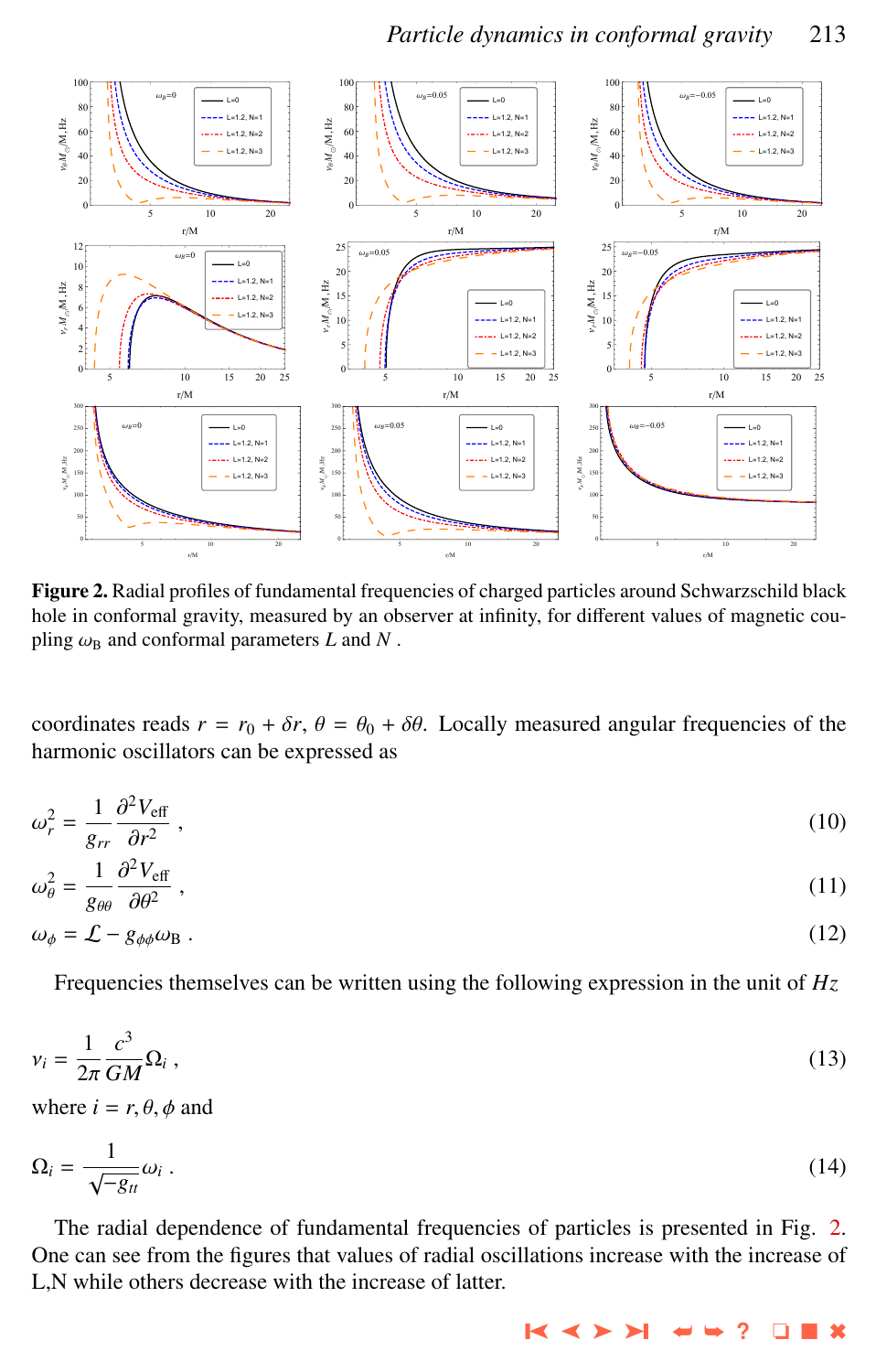## 3 TEST PARTICLE MOTION AROUND BLACK HOLE IN CONFORMAL **GRAVITY**

In this part we restrict our calculations considering the test particle to be electrically neutral and investigate its motion around static black hole in conformal gravity. The Hamilton-Jacobi equation of motion of test particles [\(6\)](#page-2-0) reduces to

$$
g^{\mu\nu}\frac{\partial S}{\partial x^{\mu}}\frac{\partial S}{\partial x^{\nu}} = -m^2.
$$
 (15)

On the equatorial plane  $(\theta = \pi/2)$  the equations of motion can be expressed using con-<br>existing quantities, specific energy  $\mathcal{E}$  and applier momentum *l* as servative quantities, specific energy  $\mathcal E$  and angular momentum  $l$  as

$$
\dot{t} = \frac{\mathcal{E}}{f\,\mathbf{S}}\,,\tag{16}
$$

$$
\dot{r}^2 = \mathcal{E}^2 - f\mathbf{S} \left( 1 + \frac{l^2}{r^2} \right),\tag{17}
$$

$$
\dot{\phi} = \frac{l}{\mathbf{S}r^2} \,. \tag{18}
$$

One can define the effective potential of radial motion of magnetized particles on equatorial plane as

$$
\dot{r}^2 = \mathcal{E}^2 - 1 - 2V_{\text{eff}} \,,\tag{19}
$$

where the effective potential has the following form

$$
V_{\text{eff}} = \frac{1}{2} \left[ f S \left( 1 + \frac{l^2}{r^2} \right) - 1 \right],
$$
 (20)

Now we will consider orbits of test particles to be circular, or more specifically the innermost stable ones. Using the following standard conditions

$$
V_{\text{eff}}(r) = \mathcal{E}^2 \,, \qquad V_{\text{eff}}'(r) = 0 \,, \qquad V_{\text{eff}}''(r) = 0 \,, \tag{21}
$$

one can easily find the values of ISCO radius. Angular momentum for circular orbits can also be found from the equations above that reads

$$
\mathcal{L} = \frac{r^2 \left[ L^2 (4MN + M - 2Nr) + Mr^2 \right]}{L^2 [r(2N + 1) - M(4N + 3)] + r^2 (r - 3M)}.
$$
\n(22)

The energy of the charged particle at circular orbits will have the following form

$$
\mathcal{E} = \frac{\left(L^2 + r^2\right)(r - 2M)^2 \left(1 + \frac{L^2}{r^2}\right)^{2N}}{r \left\{L^2[r(2N + 1) - M(4N + 3)] + r^2(r - 3M)\right\}}.
$$
\n(23)

Fig. [3](#page-6-0) illustrates the radial profiles of the angular momentum and energy of the test particle at circular orbits on equatorial plane. One can see that the angular momentum and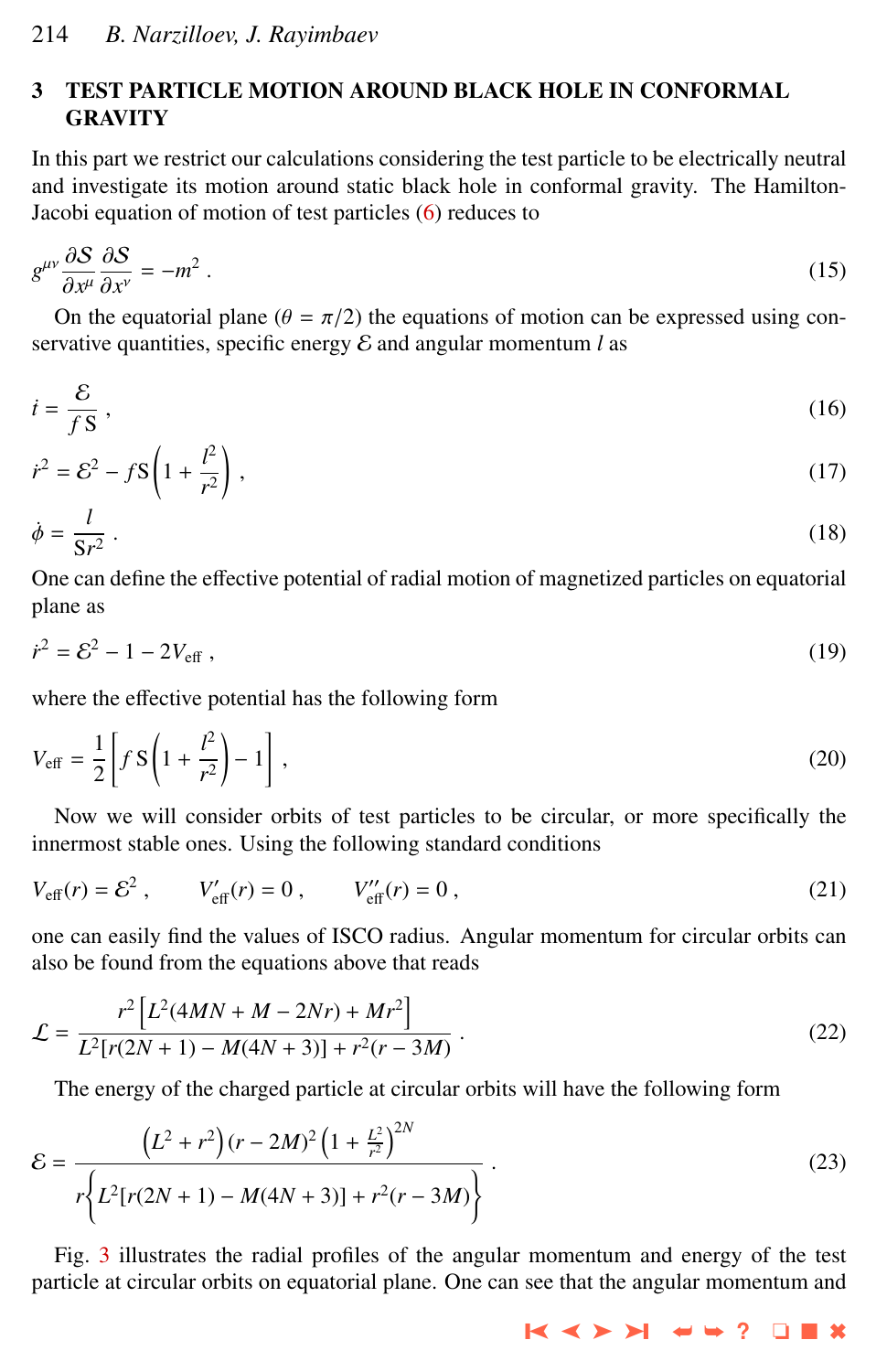<span id="page-6-0"></span>

**Figure 3.** Redial dependence of specific angular momentum ( $\mathcal{L}$  at the left panel) and energy ( $\mathcal{E}$  at the right panel) of the particles for circular stable orbits

the energy of the particle decrease in the presence of conformal parameters. It can be also seen that the plots are shifted to the left which corresponds to the decrease of the ISCO.

Using the condition for the stability of circular orbits ( $\partial_r^2 V_{\text{eff}} \ge 0$ ) one can write

$$
L^{4}\left[M(8N(4N+3)+1)r-2M^{2}(4N+1)(4N+3)-4N(2N+1)r^{2}\right] +2L^{2}Mr^{2}[r(2N+1)-M(4N+3)]+Mr^{4}(r-6M) \ge 0.
$$
 (24)

One can see from Eq. (24) that in the absence of conformal part  $L = 0$  we get  $r_{\text{isco}} =$ 6*M* being the value of ISCO in Schwarzschild case. The analytical form of the solution of Eq. (24) is quite complicated and it would be difficult to see the effects of conformal parameters *L* and *N* on ISCO radius of the test particle from such expression. Thus, it is better to show detailed analysis in plot form which we will do here.



Figure 4. Dependence of the minimal distance of circular orbits (left panel) and ISCO radius (right panel) of test particles around black hole in conformal gravity on the conformal parameter *L* for the fixed values of the parameter *N*.

From the condition above one can get the relation between the ISCO radius and conformal parameters. The Fig. 4 shows the profiles of ISCO radius depending on conformal parameters. One can see that the increase of both conformal parameters causes to decrease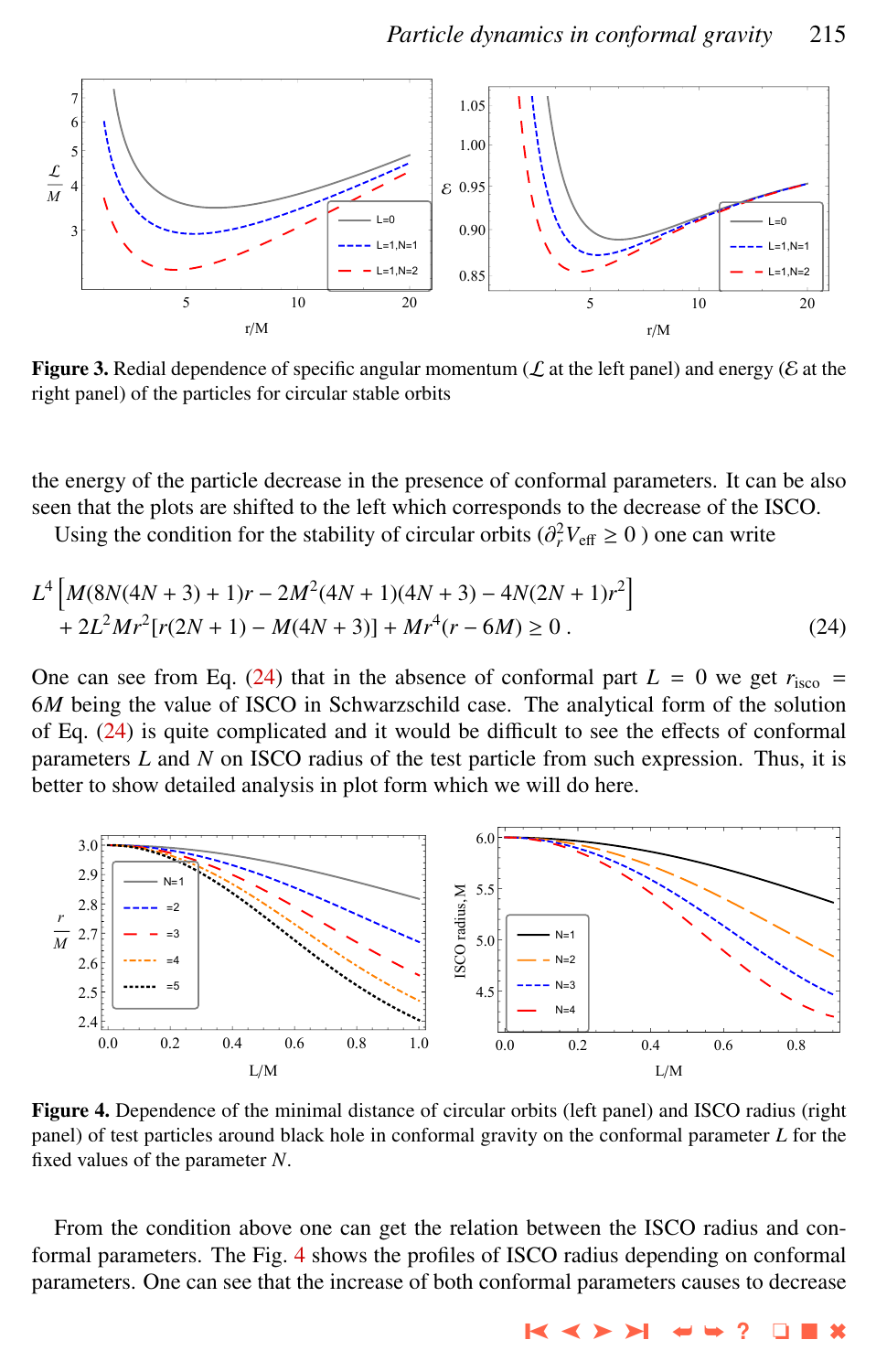the ISCO radius and the minimal radius of circular orbits. One can also mention that both plots have similar shapes for the given ranges of conformal parameter *L*.

### 3.1 Can conformal gravity parameters mimic the rotation parameter of Kerr BH?

As an astrophysical application of the studies of the ISCO of neutral particles orbiting around the non-rotating black hole in conformal gravity, we consider here the possibility of mimicking the spin parameter *a* of Kerr black hole with the parameters *L* and *N* of black hole in conformal gravity using the results for ISCO.

The ISCO radius of the test particles for co-rotating orbits around Kerr BH is given by the relation [\(Bardeen et al.,](#page-9-0) [1972\)](#page-9-0)

$$
r_{\text{ISCO}} = 3 + Z_2 - \sqrt{(3 - Z_1)(3 + Z_1 + 2Z_2)},\tag{25}
$$

where

$$
Z_1 = 1 + \left(\sqrt[3]{1-a} + \sqrt[3]{1+a}\right)\sqrt[3]{1-a^2}, \qquad Z_2 = \sqrt{3a^2 + Z_1^2}.
$$

But, since in the given form the value of ISCO radius depends on the choice of coordinate system we need to deal with invariant quantity that defines the ISCO radius to compare the results in two different spacetime metrics. As for such invariant quantity we use the line element which takes the following form on equatorial plane where we set all the coordinates to constants except the coordinate  $\phi$ 

$$
ds_{\phi} = \sqrt{g_{\phi\phi}} d\phi , \qquad (26)
$$

and after integrating the length of such circular orbit becomes

$$
l_{ISCO} = 2\pi \sqrt{g_{\phi\phi}}|_{r=r_{ISCO}} \ . \tag{27}
$$

The invariant ISCO radius then can be defined as

$$
R_{ISCO} = \frac{l_{ISCO}}{2\pi} \,,\tag{28}
$$

and one can get the degeneracy between the spin of the Kerr metric and conformal parameters for the matching value of such radius obtained for these two spacetime metrics.

Now we may investigate how well the conformal parameters can mimic the rotation parameter of Kerr one through the matching invariant ISCO radius,  $R_{ISCO}$ . In Fig. [5](#page-8-0) we show the degeneracy between rotation parameter of Kerr black hole and static black hole with conformal parameters. One may see that the conformal parameter *L* can mimic the spin parameter of Kerr black hole providing the same value for ISCO radius of test particles up to the value of  $a/M \approx 0.45$  when  $N = 3$  and such mimicking value becomes smaller with the decrease of the parameter *N* and it takes the value  $a/M \approx 0.3$  for  $N = 1$ .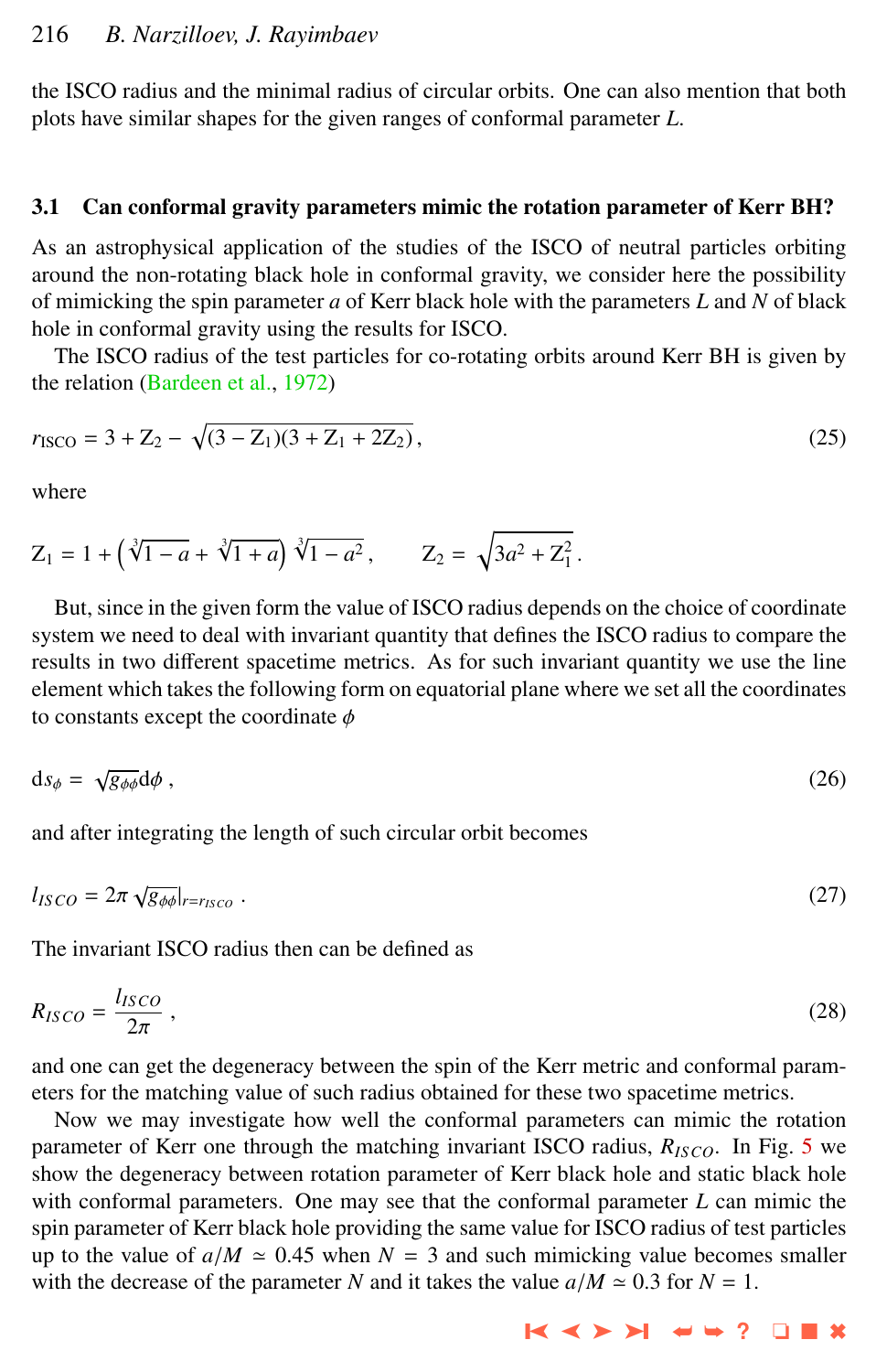<span id="page-8-0"></span>

Figure 5. Relation that shows how the spin parameter *a* of Kerr black hole and corresponding conformal parameter *L* provide the same ISCO radius for test particles for the different values of the parameter *N*.

## 4 CONCLUSION

In this work, we have studied charged particle motion around a static black hole with conformal paramters immersed in the external uniform magnetic field. Investigation of the QPO for the charged particle showed that the frequency of the radial oscillation becomes higher for bigger conformal parameters while the other fundamental frequencies have opposite behaviour. We have also studied circular motion of neutral test particles around Schwarzschild black hole in conformal gravity. Analysis of the studies of specific energy and angular momentum for circular stable orbits show that the increase of both conformal parameters cause to decrease of the energy and angular momentum. It is obtained that the value of ISCO radius decreases with the increase of both conformal parameters. Comparisons of the ISCO of the test particle around a black hole in conformal gravity with the Kerr black hole show that the conformal parameter *L* can mimic the spin of Kerr black hole up to  $a = 0.45$  in the case of the parameter  $N = 3$  and this value decreases with the decrease of the parameter *N*.

## ACKNOWLEDGEMENTS

This research is supported by Grants No. VA-FA-F-2-008, No.MRB-AN-2019-29 of the Uzbekistan Ministry for Innovative Development. BN acknowledges support from the China Scholarship Council (CSC), Grant No. 2018DFH009013.

## **REFERENCES**

- Abdujabbarov, A., Rayimbaev, J., Turimov, B. and Atamurotov, F. (2020), Dynamics of magnetized particles around 4-D Einstein Gauss-Bonnet black hole, *Physics of the Dark Universe*, 30, 100715.
- Aliev, A. N. and Gal'tsov, D. V. (1989), REVIEWS OF TOPICAL PROBLEMS: "Magnetized" black holes, *Soviet Physics Uspekhi*, 32, pp. 75–92.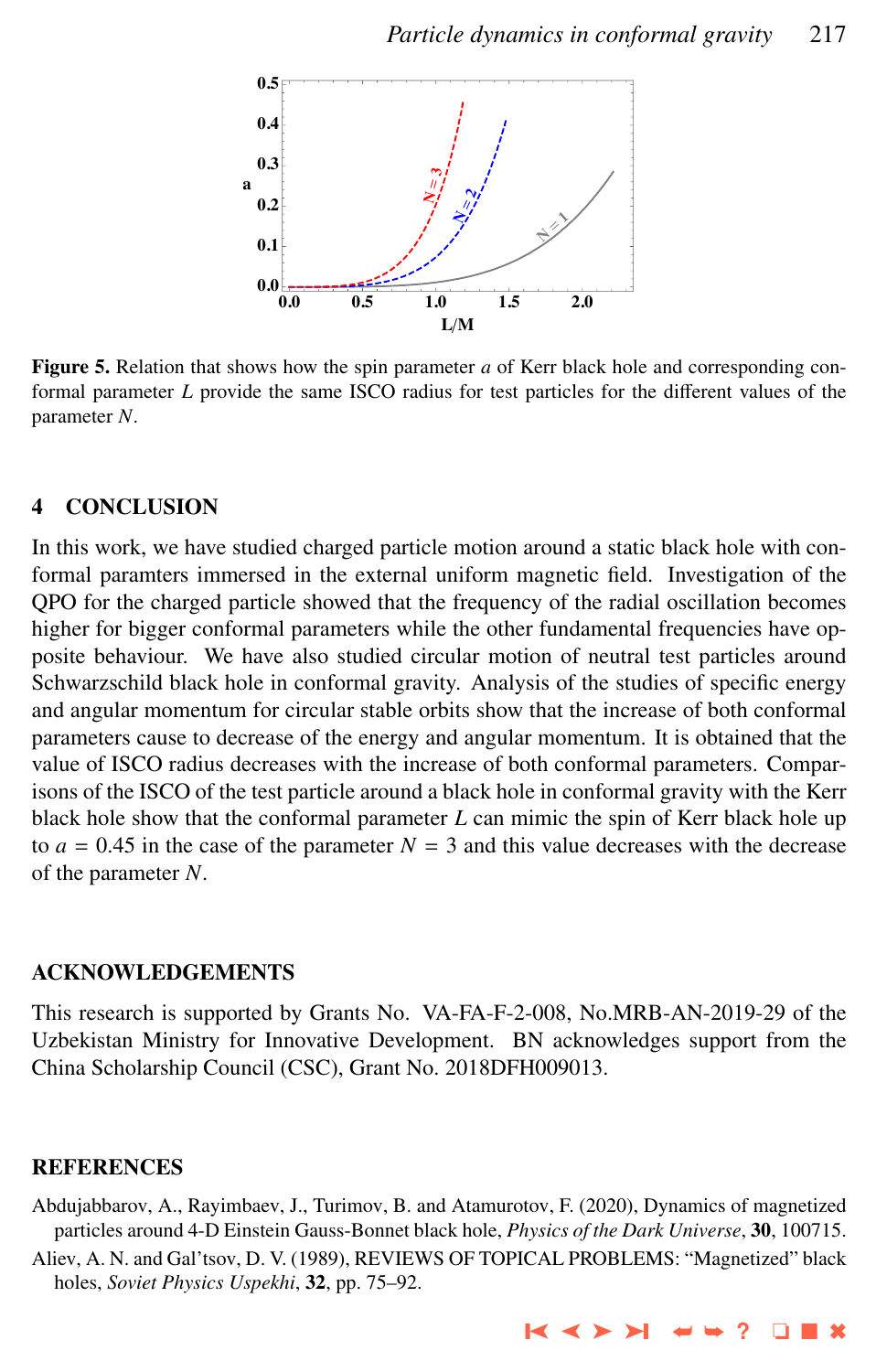- <span id="page-9-0"></span>Aliev, A. N., Galtsov, D. V. and Petukhov, V. I. (1986), Negative absorption near a magnetized black hole - Black hole masers, *Astrophys. Space Sci.*, 124, pp. 137–157.
- Aliev, A. N. and Özdemir, N. (2002), Motion of charged particles around a rotating black hole in a magnetic field, *Mon. Not. R. Astron. Soc.*, 336, pp. 241–248, arXiv: [gr-qc/0208025](http://www.arxiv.org/abs/gr-qc/0208025).
- Ayón-Beato, E. and García, A. (1998), Regular Black Hole in General Relativity Coupled to Nonlinear Electrodynamics, *Physical Review Letters*, 80, pp. 5056–5059, arXiv: [gr-qc/9911046](http://www.arxiv.org/abs/gr-qc/9911046).
- Bambi, C., Malafarina, D. and Modesto, L. (2016), Black supernovae and black holes in non-local gravity, *Journal of High Energy Physics*, 2016(4), 147, arXiv: [1603.09592](http://www.arxiv.org/abs/1603.09592).
- Bambi, C., Modesto, L. and Rachwał, L. (2017), Spacetime completeness of non-singular black holes in conformal gravity, *JCAP*, 5, 003, arXiv: [1611.00865](http://www.arxiv.org/abs/1611.00865).
- Bardeen, J. (1968), in C. DeWitt and B. DeWitt, editors, *Proceedings of GR5*, p. 174, Tbilisi, USSR, Gordon and Breach.
- Bardeen, J. M., Press, W. H. and Teukolsky, S. A. (1972), Rotating Black Holes: Locally Nonrotating Frames, Energy Extraction, and Scalar Synchrotron Radiation, *Astrophys. J.*, 178, pp. 347–370.
- Bars, I., Steinhardt, P. and Turok, N. (2014), Local conformal symmetry in physics and cosmology, *Phys. Rev. D*, 89(4), 043515, arXiv: [1307.1848](http://www.arxiv.org/abs/1307.1848).
- Englert, F., Truffin, C. and Gastmans, R. (1976), Conformal invariance in quantum gravity, *Nuclear Physics B*, 117(2), pp. 407–432.
- Haydarov, K., Abdujabbarov, A., Rayimbaev, J. and Ahmedov, B. (2020), Magnetized particle motion around black holes in conformal gravity: Can magnetic interaction mimic spin of black holes?, *Universe*, 6(3), ISSN 2218-1997, URL <https://www.mdpi.com/2218-1997/6/3/44>.
- Haydarov, K., Rayimbaev, J., Abdujabbarov, A., Palvanov, S. and Begmatova, D. (2020), Magnetized particle motion around magnetized Schwarzschild-MOG black hole, *European Physical Journal C*, 80(5), 399, arXiv: [2004.14868](http://www.arxiv.org/abs/2004.14868).
- Hayward, S. A. (2006), Formation and Evaporation of Nonsingular Black Holes, *Physical Review Letters*, 96(3), 031103, arXiv: [gr-qc/0506126](http://www.arxiv.org/abs/gr-qc/0506126).
- Kolos, Martin, Shahzadi, Misbah and Stuchlík, Zdenek (2020), Quasi-periodic oscillations around kerr-mog black holes, *Eur. Phys. J. C*, 80(2), p. 133, URL [https://doi.org/10.1140/epjc/](https://doi.org/10.1140/epjc/s10052-020-7692-5) [s10052-020-7692-5](https://doi.org/10.1140/epjc/s10052-020-7692-5).
- Mannheim, P. D. (2012), Making the Case for Conformal Gravity, *Foundations of Physics*, 42(3), pp. 388–420, arXiv: [1101.2186](http://www.arxiv.org/abs/1101.2186).
- Narlikar, J. V. and Kembhavi, A. K. (1977), Space-time singularities and conformal gravity., *Nuovo Cimento Lettere*, 19, pp. 517–520.
- Narzilloev, B., Abdujabbarov, A., Bambi, C. and Ahmedov, B. (2019), Charged particle motion around a quasi-Kerr compact object immersed in an external magnetic field, *Phys. Rev. D*, 99(10), 104009, arXiv: [1902.03414](http://www.arxiv.org/abs/1902.03414).
- Narzilloev, B., Malafarina, D., Abdujabbarov, A. and Bambi, C. (2020), On the properties of a deformed extension of the NUT space-time, *Eur. Phys. J. C*, 80(8), p. 784, arXiv: [2003.11828](http://www.arxiv.org/abs/2003.11828).
- Narzilloev, B., Rayimbaev, J., Abdujabbarov, A. and Bambi, C. (2020a), Charged particle motion around non-singular black holes in conformal gravity in the presence of external magnetic field, *arXiv e-prints*, arXiv:2005.04752, arXiv: [2005.04752](http://www.arxiv.org/abs/2005.04752).
- Narzilloev, B., Rayimbaev, J., Shaymatov, S., Abdujabbarov, A., Ahmedov, B. and Bambi, C. (2020b), Can the dynamics of test particles around charged stringy black holes mimic the spin of Kerr black holes?, *Physical Review D*, 102(4), 044013, arXiv: [2007.12462](http://www.arxiv.org/abs/2007.12462).
- Rayimbaev, J., Abdujabbarov, A., Jamil, M., Ahmedov, B. and Han, W.-B. (2020), Dynamics of test particles around renormalization group improved schwarzschild black holes, *Phys. Rev. D*, 102, p. 084016, URL <https://link.aps.org/doi/10.1103/PhysRevD.102.084016>.